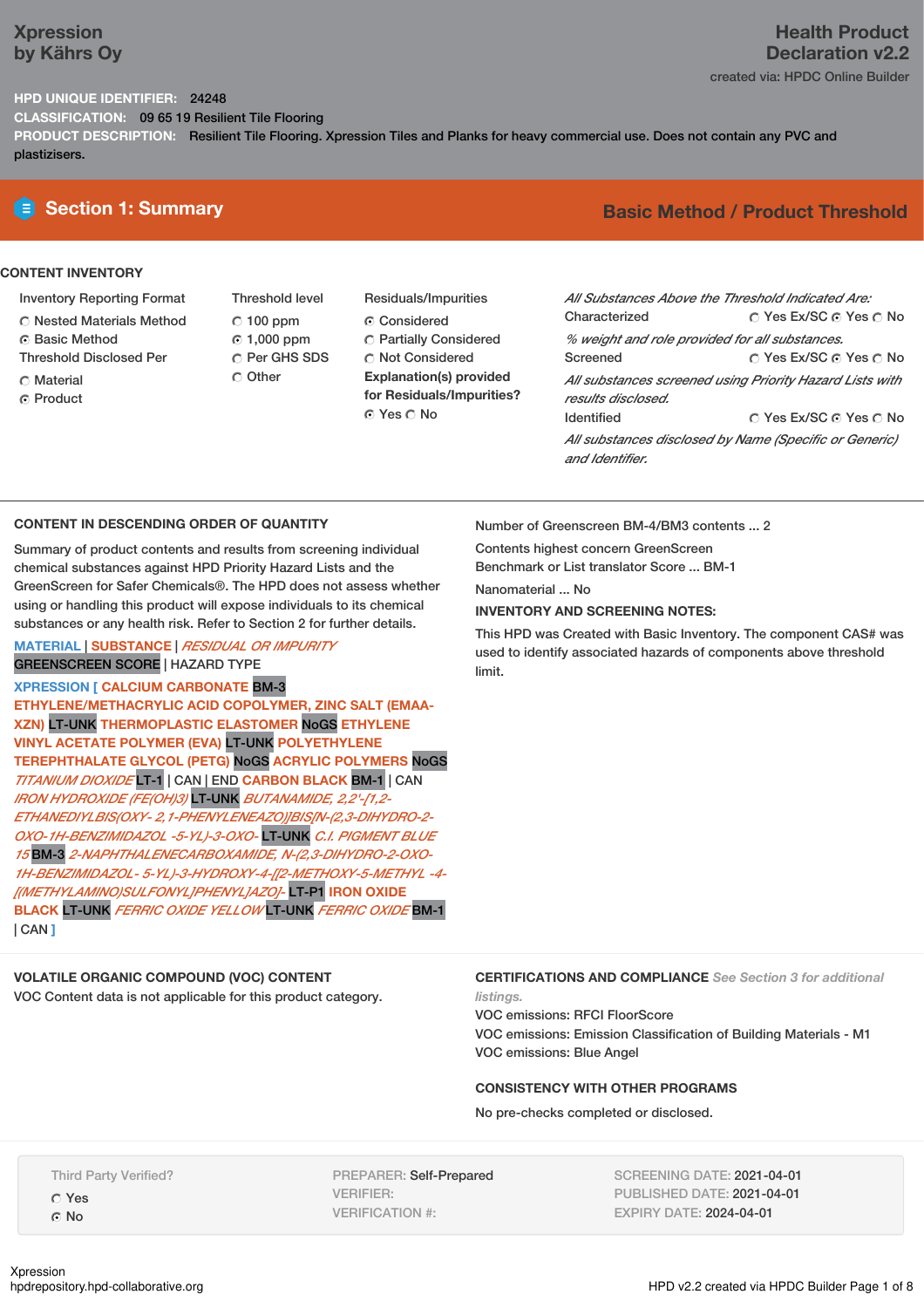This section lists contents in a product based on specific threshold(s) and reports detailed health information including hazards. This HPD uses the *inventory method indicated above, which is one of three possible methods:*

- *Basic Inventory method with Product-level threshold.*
- *Nested Material Inventory method with Product-level threshold*
- *Nested Material Inventory method with individual Material-level thresholds*

Definitions and requirements for the three inventory methods and requirements for each data field can be found in the HPD Open Standard version *2.2, available on the HPDC website at: www.hpd-collaborative.org/hpd-2-2-standard*

| <b>XPRESSION</b>                                         |                                                                                                                                                                                                                                                                                       |                 |          |                                                |
|----------------------------------------------------------|---------------------------------------------------------------------------------------------------------------------------------------------------------------------------------------------------------------------------------------------------------------------------------------|-----------------|----------|------------------------------------------------|
| PRODUCT THRESHOLD: 1000 ppm                              | <b>RESIDUALS AND IMPURITIES CONSIDERED: Yes</b>                                                                                                                                                                                                                                       |                 |          |                                                |
| threshold were listed.                                   | RESIDUALS AND IMPURITIES NOTES: Residuals and impurities were considered for all raw materials and those that show up above the stated                                                                                                                                                |                 |          |                                                |
| manufactured in same production line.                    | OTHER PRODUCT NOTES: Some variation may occur inside given percentages. Black pigments are used for coloring but also other pigments<br>we normally are using are marked as an residuals/impurities as there can be some residuals from other Enomer products which are               |                 |          |                                                |
| <b>CALCIUM CARBONATE</b>                                 |                                                                                                                                                                                                                                                                                       |                 |          | ID: 114453-69-9                                |
|                                                          | HAZARD SCREENING METHOD: Pharos Chemical and Materials Library HAZARD SCREENING DATE: 2021-04-01 5:59:29                                                                                                                                                                              |                 |          |                                                |
| %: 62,0000 - 65,0000                                     | <b>GS: BM-3</b>                                                                                                                                                                                                                                                                       | <b>RC: None</b> | NANO: No | <b>SUBSTANCE ROLE: Filler</b>                  |
| <b>HAZARD TYPE</b>                                       | <b>AGENCY AND LIST TITLES</b>                                                                                                                                                                                                                                                         | <b>WARNINGS</b> |          |                                                |
| None found                                               |                                                                                                                                                                                                                                                                                       |                 |          | No warnings found on HPD Priority Hazard Lists |
|                                                          | SUBSTANCE NOTES: Calcium carbonate is a natural mineral. Does have also synonyms as limestone.                                                                                                                                                                                        |                 |          |                                                |
|                                                          | ETHYLENE/METHACRYLIC ACID COPOLYMER, ZINC SALT (EMAA-                                                                                                                                                                                                                                 |                 |          | ID: 28516-43-0                                 |
| XZN)                                                     | HAZARD SCREENING METHOD: Pharos Chemical and Materials Library HAZARD SCREENING DATE: 2021-04-01 5:59:29                                                                                                                                                                              |                 |          |                                                |
| %: 11,0000 - 14,0000                                     | <b>GS: LT-UNK</b>                                                                                                                                                                                                                                                                     | <b>RC: None</b> | NANO: No | <b>SUBSTANCE ROLE: Binder</b>                  |
| <b>HAZARD TYPE</b>                                       | <b>AGENCY AND LIST TITLES</b>                                                                                                                                                                                                                                                         | <b>WARNINGS</b> |          |                                                |
| None found                                               |                                                                                                                                                                                                                                                                                       |                 |          | No warnings found on HPD Priority Hazard Lists |
| amount of these metals is under reported treshold level. | SUBSTANCE NOTES: This polymer structure is more known as ionomer. Small amounts of metal (Zn, Na) salt is used for neutralizing. It is<br>used as a surface reinforcement and also as a part of binder system of the product. Zinc and Natrium are tied strongly in the structure and |                 |          |                                                |
| <b>THERMOPLASTIC ELASTOMER</b>                           |                                                                                                                                                                                                                                                                                       |                 |          | ID: 308079-71-2                                |
|                                                          | HAZARD SCREENING METHOD: Pharos Chemical and Materials Library HAZARD SCREENING DATE: 2021-04-01 5:59:30                                                                                                                                                                              |                 |          |                                                |
| %: $7.5000 - 9.5000$                                     | <b>GS: NoGS</b>                                                                                                                                                                                                                                                                       | <b>RC: None</b> | NANO: No | <b>SUBSTANCE ROLE: Binder</b>                  |
| <b>HAZARD TYPE</b>                                       | <b>AGENCY AND LIST TITLES</b>                                                                                                                                                                                                                                                         | <b>WARNINGS</b> |          |                                                |
| None found                                               |                                                                                                                                                                                                                                                                                       |                 |          | No warnings found on HPD Priority Hazard Lists |
|                                                          | SUBSTANCE NOTES: Thermoplastic elastomer as a part of the binder system of product.                                                                                                                                                                                                   |                 |          |                                                |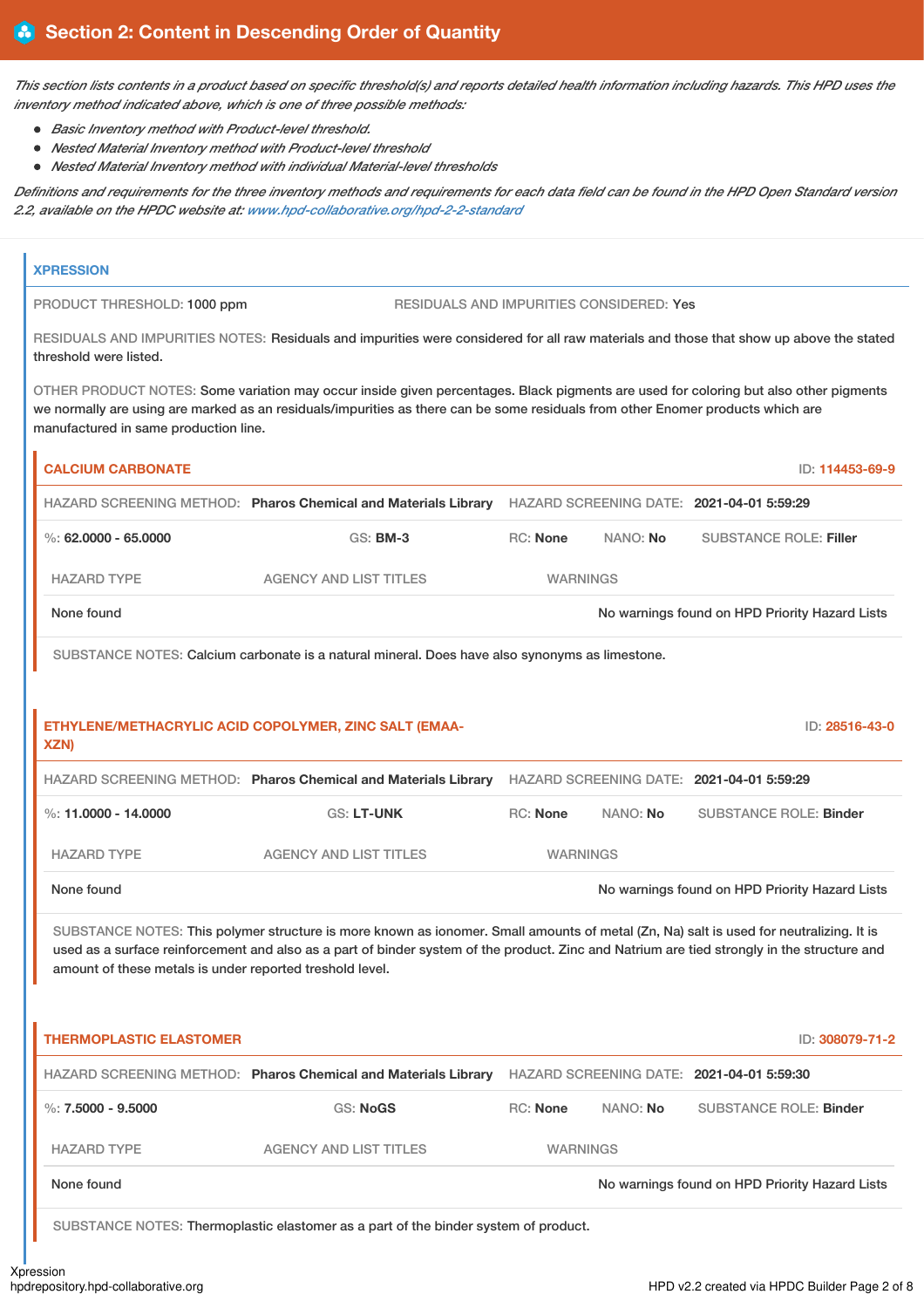| ETHYLENE VINYL ACETATE POLYMER (EVA)     |                                                                                                                                      |                      | ID: 24937-78-8                                      |
|------------------------------------------|--------------------------------------------------------------------------------------------------------------------------------------|----------------------|-----------------------------------------------------|
|                                          | HAZARD SCREENING METHOD: Pharos Chemical and Materials Library HAZARD SCREENING DATE: 2021-04-01 5:59:30                             |                      |                                                     |
| $\%$ : 5.5000 - 7.2000                   | <b>GS: LT-UNK</b>                                                                                                                    | RC: None<br>NANO: No | <b>SUBSTANCE ROLE: Binder</b>                       |
| <b>HAZARD TYPE</b>                       | <b>AGENCY AND LIST TITLES</b>                                                                                                        | <b>WARNINGS</b>      |                                                     |
| None found                               |                                                                                                                                      |                      | No warnings found on HPD Priority Hazard Lists      |
|                                          | SUBSTANCE NOTES: Polyethylene based polyolefin is used as a soft binder. By using naturally soft polymer no plastiziser is needed.   |                      |                                                     |
| POLYETHYLENE TEREPHTHALATE GLYCOL (PETG) |                                                                                                                                      |                      | ID: 25640-14-6                                      |
|                                          | HAZARD SCREENING METHOD: Pharos Chemical and Materials Library HAZARD SCREENING DATE: 2021-04-01 5:59:31                             |                      |                                                     |
| $\%$ : 2.8000 - 3.6000                   | <b>GS: NoGS</b>                                                                                                                      |                      | RC: None NANO: No SUBSTANCE ROLE: Polymer species   |
| <b>HAZARD TYPE</b>                       | <b>AGENCY AND LIST TITLES</b>                                                                                                        | <b>WARNINGS</b>      |                                                     |
| None found                               |                                                                                                                                      |                      | No warnings found on HPD Priority Hazard Lists      |
|                                          | SUBSTANCE NOTES: Printed PETG film. Possible other compounds like printing inks will be far below the threshold level.               |                      |                                                     |
|                                          |                                                                                                                                      |                      |                                                     |
| <b>ACRYLIC POLYMERS</b>                  |                                                                                                                                      |                      | ID: 903501-20-2                                     |
|                                          | HAZARD SCREENING METHOD: Pharos Chemical and Materials Library HAZARD SCREENING DATE: 2021-04-01 5:59:31                             |                      |                                                     |
| %: $0.5000 - 1.0000$                     | <b>GS: NoGS</b>                                                                                                                      |                      | RC: None NANO: No SUBSTANCE ROLE: Polymer species   |
| <b>HAZARD TYPE</b>                       | <b>AGENCY AND LIST TITLES</b>                                                                                                        | <b>WARNINGS</b>      |                                                     |
| None found                               |                                                                                                                                      |                      | No warnings found on HPD Priority Hazard Lists      |
|                                          | SUBSTANCE NOTES: Cured acrylate polymers. UV cured in highly controlled conditions. Amount of possible residuals will be low because |                      |                                                     |
|                                          | very small amount of material used with highly controlled curing process.                                                            |                      |                                                     |
|                                          |                                                                                                                                      |                      |                                                     |
| <b>TITANIUM DIOXIDE</b>                  |                                                                                                                                      |                      | ID: 13463-67-7                                      |
|                                          | HAZARD SCREENING METHOD: Pharos Chemical and Materials Library HAZARD SCREENING DATE: 2021-04-01 5:59:32                             |                      |                                                     |
| %: Impurity/Residual                     | <b>GS: LT-1</b>                                                                                                                      |                      | RC: None NANO: No SUBSTANCE ROLE: Impurity/Residual |
|                                          |                                                                                                                                      |                      |                                                     |
|                                          |                                                                                                                                      |                      |                                                     |
|                                          |                                                                                                                                      |                      |                                                     |
|                                          |                                                                                                                                      |                      |                                                     |
|                                          |                                                                                                                                      |                      |                                                     |
|                                          |                                                                                                                                      |                      |                                                     |
|                                          |                                                                                                                                      |                      |                                                     |
|                                          |                                                                                                                                      |                      |                                                     |
|                                          |                                                                                                                                      |                      |                                                     |
|                                          |                                                                                                                                      |                      |                                                     |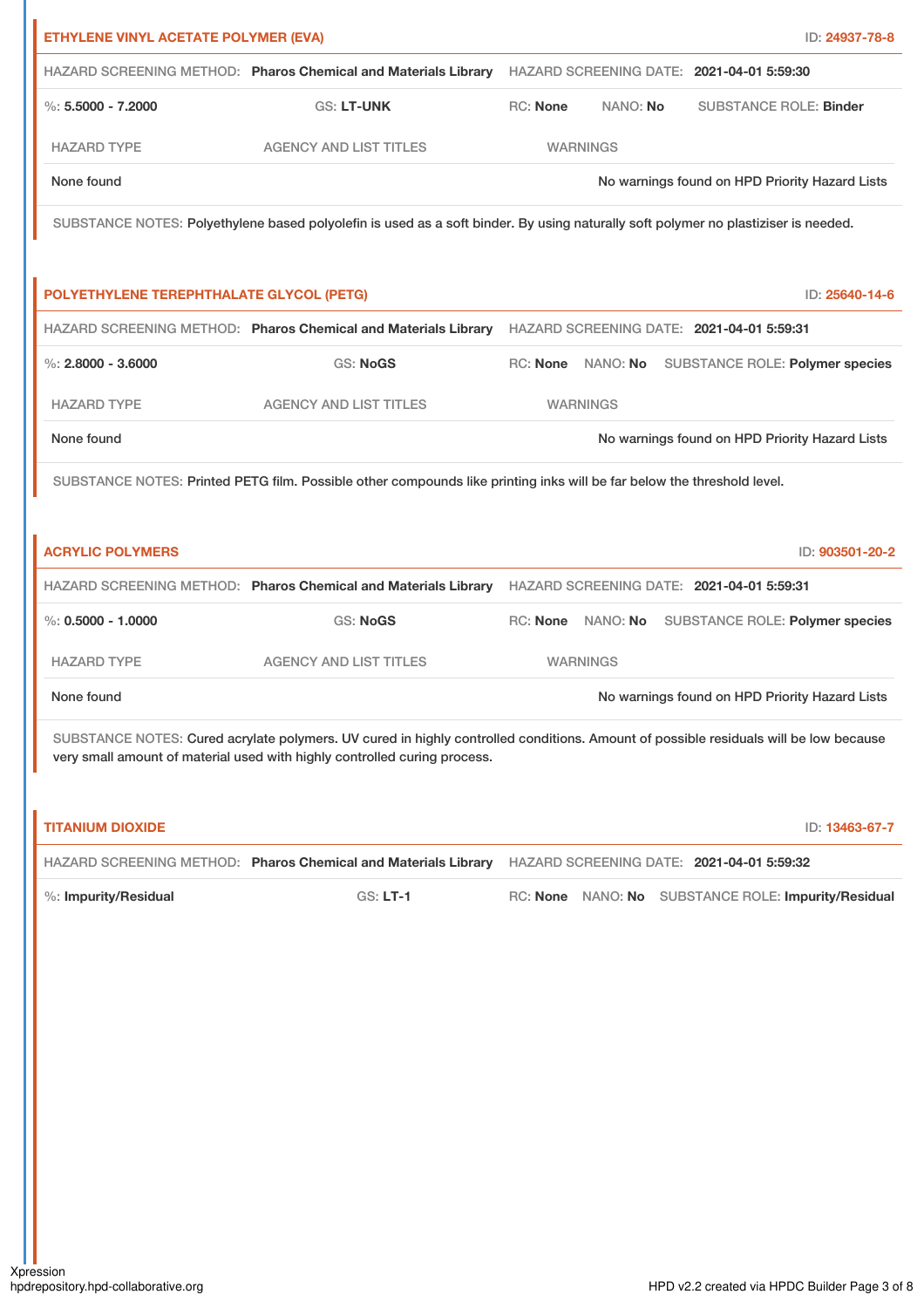| <b>HAZARD TYPE</b> | AGENCY AND LIST TITLES                       | <b>WARNINGS</b>                                                                                         |
|--------------------|----------------------------------------------|---------------------------------------------------------------------------------------------------------|
| <b>CAN</b>         | EU - GHS (H-Statements)                      | H351 - Suspected of causing cancer                                                                      |
| CAN                | US CDC - Occupational Carcinogens            | Occupational Carcinogen                                                                                 |
| <b>CAN</b>         | CA EPA - Prop 65                             | Carcinogen - specific to chemical form or exposure<br>route                                             |
| <b>CAN</b>         | <b>IARC</b>                                  | Group 2B - Possibly carcinogenic to humans - inhaled<br>from occupational sources                       |
| <b>CAN</b>         | <b>MAK</b>                                   | Carcinogen Group 3A - Evidence of carcinogenic effects<br>but not sufficient to establish MAK/BAT value |
| <b>END</b>         | <b>TEDX</b> - Potential Endocrine Disruptors | <b>Potential Endocrine Disruptor</b>                                                                    |
| CAN                | <b>MAK</b>                                   | Carcinogen Group 4 - Non-genotoxic carcinogen with<br>low risk under MAK/BAT levels                     |

SUBSTANCE NOTES: This material is most common white colorant used everywhere white color is needed. Amount used varies according color of the product, and some colors may not have this at all.

| <b>CARBON BLACK</b>  |                                                                                                                                                                                                                                                                               |                                                                                                 |                                                             |                           |                                                      | ID: 1333-86-4 |
|----------------------|-------------------------------------------------------------------------------------------------------------------------------------------------------------------------------------------------------------------------------------------------------------------------------|-------------------------------------------------------------------------------------------------|-------------------------------------------------------------|---------------------------|------------------------------------------------------|---------------|
|                      | HAZARD SCREENING METHOD: Pharos Chemical and Materials Library                                                                                                                                                                                                                |                                                                                                 |                                                             |                           | HAZARD SCREENING DATE: 2021-04-01 5:59:32            |               |
| %: $0.0000 - 0.5000$ | <b>GS: BM-1</b>                                                                                                                                                                                                                                                               | <b>RC:</b> None                                                                                 |                                                             | NANO: No                  | <b>SUBSTANCE ROLE: Pigment</b>                       |               |
| <b>HAZARD TYPE</b>   | <b>AGENCY AND LIST TITLES</b>                                                                                                                                                                                                                                                 | <b>WARNINGS</b>                                                                                 |                                                             |                           |                                                      |               |
| CAN                  | Occupational Carcinogen<br>US CDC - Occupational Carcinogens                                                                                                                                                                                                                  |                                                                                                 |                                                             |                           |                                                      |               |
| CAN                  | <b>MAK</b>                                                                                                                                                                                                                                                                    | Carcinogen Group 3B - Evidence of carcinogenic effects<br>but not sufficient for classification |                                                             |                           |                                                      |               |
| CAN                  | CA EPA - Prop 65                                                                                                                                                                                                                                                              |                                                                                                 | Carcinogen - specific to chemical form or exposure<br>route |                           |                                                      |               |
| CAN                  | <b>IARC</b>                                                                                                                                                                                                                                                                   |                                                                                                 |                                                             | from occupational sources | Group 2B - Possibly carcinogenic to humans - inhaled |               |
| quantities.          | SUBSTANCE NOTES: C.I. Pigment Black 7. This material is widely used most common black colorant. Amount used varies according color<br>of the product. Therefore some colors do not have this at all. As this is very effective color pigments it is always used at very small |                                                                                                 |                                                             |                           |                                                      |               |

| <b>IRON HYDROXIDE (FE(OH)3)</b> |                                                                |                 | ID: 1309-33-7                                       |
|---------------------------------|----------------------------------------------------------------|-----------------|-----------------------------------------------------|
|                                 | HAZARD SCREENING METHOD: Pharos Chemical and Materials Library |                 | HAZARD SCREENING DATE: 2021-04-01 5:59:33           |
| $%$ : Impurity/Residual         | <b>GS: LT-UNK</b>                                              |                 | RC: None NANO: No SUBSTANCE ROLE: Impurity/Residual |
| <b>HAZARD TYPE</b>              | AGENCY AND LIST TITLES                                         | <b>WARNINGS</b> |                                                     |
| None found                      |                                                                |                 | No warnings found on HPD Priority Hazard Lists      |

SUBSTANCE NOTES: This is presenting group of iron hydoxide pigments. Amount used varies according color of the product. Therefore some colors may not have this at all.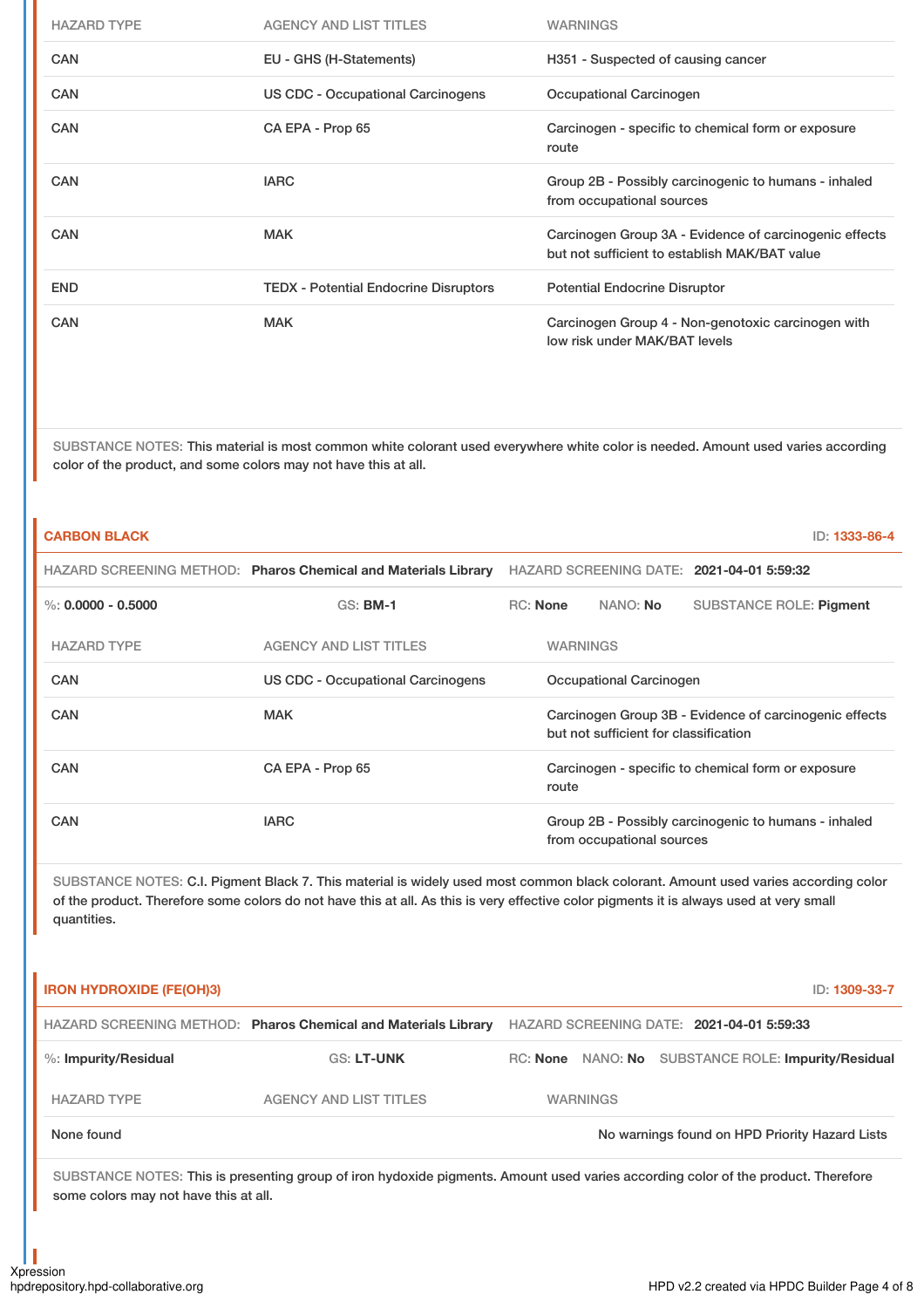| BUTANAMIDE, 2,2'-[1,2-ETHANEDIYLBIS(OXY-2,1-<br><b>YL)-3-OXO-</b>                         | PHENYLENEAZO)]BIS[N-(2,3-DIHYDRO-2-OXO-1H-BENZIMIDAZOL -5-                                                                                                                  |                      | ID: 77804-81-0                                      |
|-------------------------------------------------------------------------------------------|-----------------------------------------------------------------------------------------------------------------------------------------------------------------------------|----------------------|-----------------------------------------------------|
|                                                                                           | HAZARD SCREENING METHOD: Pharos Chemical and Materials Library HAZARD SCREENING DATE: 2021-04-01 5:59:33                                                                    |                      |                                                     |
| %: Impurity/Residual                                                                      | <b>GS: LT-UNK</b>                                                                                                                                                           |                      | RC: None NANO: No SUBSTANCE ROLE: Impurity/Residual |
| <b>HAZARD TYPE</b>                                                                        | <b>AGENCY AND LIST TITLES</b>                                                                                                                                               | <b>WARNINGS</b>      |                                                     |
| None found                                                                                |                                                                                                                                                                             |                      | No warnings found on HPD Priority Hazard Lists      |
|                                                                                           | SUBSTANCE NOTES: C.I. Pigment Yellow 180. Used very small amounts where bright yellow colors are needed.                                                                    |                      |                                                     |
| <b>C.I. PIGMENT BLUE 15</b>                                                               |                                                                                                                                                                             |                      | ID: 147-14-8                                        |
|                                                                                           | HAZARD SCREENING METHOD: Pharos Chemical and Materials Library HAZARD SCREENING DATE: 2021-04-01 5:59:33                                                                    |                      |                                                     |
| %: Impurity/Residual                                                                      | GS: BM-3                                                                                                                                                                    |                      | RC: None NANO: No SUBSTANCE ROLE: Impurity/Residual |
| <b>HAZARD TYPE</b>                                                                        | <b>AGENCY AND LIST TITLES</b>                                                                                                                                               | <b>WARNINGS</b>      |                                                     |
| None found                                                                                |                                                                                                                                                                             |                      | No warnings found on HPD Priority Hazard Lists      |
| 2-NAPHTHALENECARBOXAMIDE, N-(2,3-DIHYDRO-2-OXO-1H-<br>[(METHYLAMINO)SULFONYL]PHENYL]AZO]- | SUBSTANCE NOTES: C.I. Pigment Blue 15:1. Used very small quantities in colors where cyan blue colors are needed.<br>BENZIMIDAZOL- 5-YL)-3-HYDROXY-4-[[2-METHOXY-5-METHYL-4- |                      | ID: 51920-12-8                                      |
|                                                                                           | HAZARD SCREENING METHOD: Pharos Chemical and Materials Library HAZARD SCREENING DATE: 2021-04-01 5:59:34                                                                    |                      |                                                     |
| %: Impurity/Residual                                                                      | <b>GS: LT-P1</b>                                                                                                                                                            |                      | RC: None NANO: No SUBSTANCE ROLE: Impurity/Residual |
| <b>HAZARD TYPE</b>                                                                        | <b>AGENCY AND LIST TITLES</b>                                                                                                                                               | <b>WARNINGS</b>      |                                                     |
| None found                                                                                |                                                                                                                                                                             |                      | No warnings found on HPD Priority Hazard Lists      |
|                                                                                           | SUBSTANCE NOTES: Pigment Red. Used small amount where bright red color is needed.                                                                                           |                      |                                                     |
| <b>IRON OXIDE BLACK</b>                                                                   |                                                                                                                                                                             |                      | ID: 12227-89-3                                      |
|                                                                                           | HAZARD SCREENING METHOD: Pharos Chemical and Materials Library HAZARD SCREENING DATE: 2021-04-01 5:59:34                                                                    |                      |                                                     |
| $\%$ : 0.0000 - 2.0000                                                                    | GS: LT-UNK                                                                                                                                                                  | RC: None<br>NANO: No | <b>SUBSTANCE ROLE: Pigment</b>                      |
| <b>HAZARD TYPE</b>                                                                        | <b>AGENCY AND LIST TITLES</b>                                                                                                                                               | <b>WARNINGS</b>      |                                                     |
| None found                                                                                |                                                                                                                                                                             |                      | No warnings found on HPD Priority Hazard Lists      |
|                                                                                           | SUBSTANCE NOTES: Pigment black. Used in where black color is needed.                                                                                                        |                      |                                                     |
| <b>FERRIC OXIDE YELLOW</b>                                                                |                                                                                                                                                                             |                      |                                                     |
|                                                                                           |                                                                                                                                                                             |                      | ID: 51274-00-1                                      |
| %: Impurity/Residual                                                                      | HAZARD SCREENING METHOD: Pharos Chemical and Materials Library HAZARD SCREENING DATE: 2021-04-01 5:59:35<br>GS: LT-UNK                                                      |                      | RC: None NANO: No SUBSTANCE ROLE: Impurity/Residual |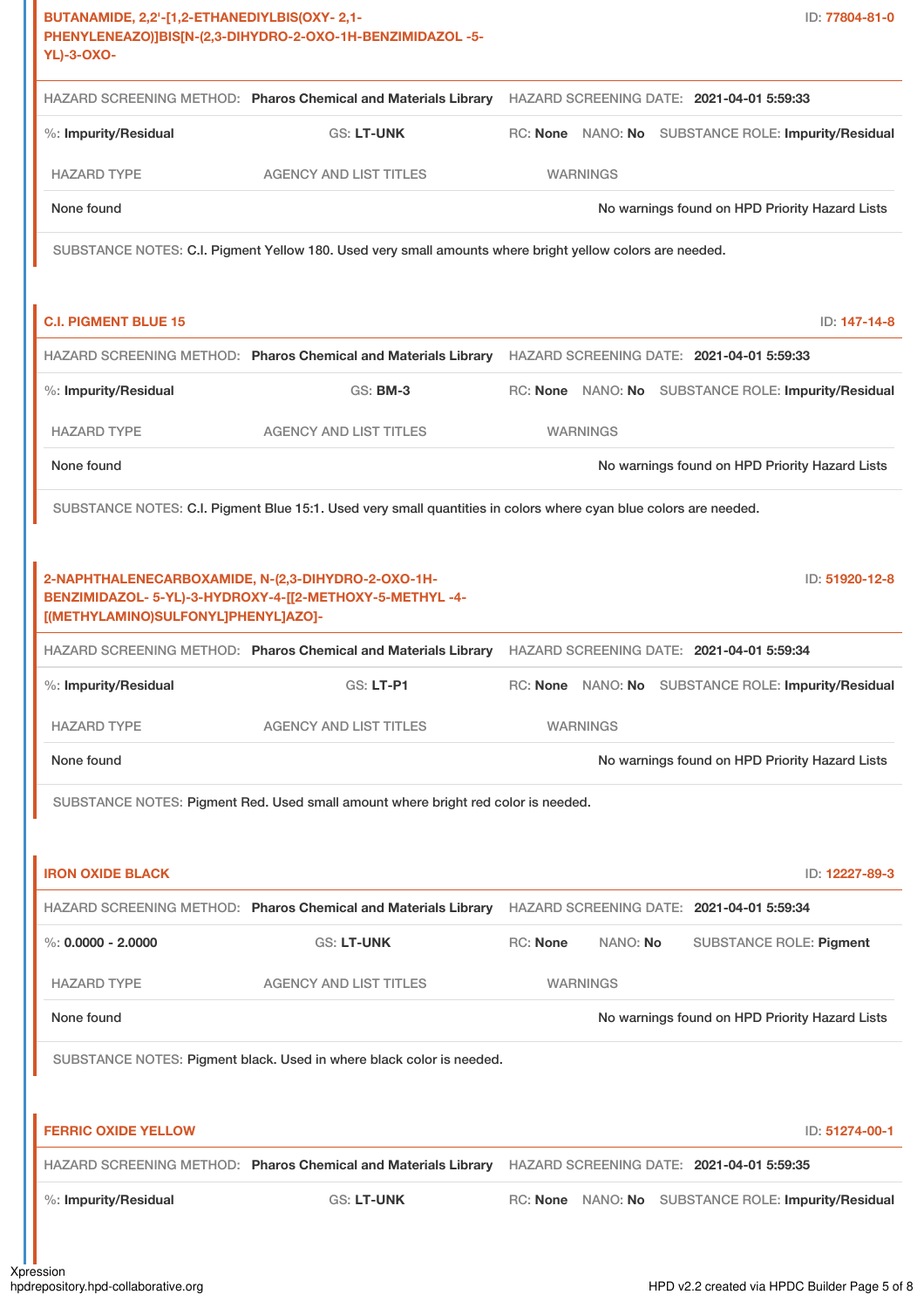| <b>HAZARD TYPE</b>                      | <b>AGENCY AND LIST TITLES</b>                                  | <b>WARNINGS</b>                                                                                 |
|-----------------------------------------|----------------------------------------------------------------|-------------------------------------------------------------------------------------------------|
| None found                              |                                                                | No warnings found on HPD Priority Hazard Lists                                                  |
| SUBSTANCE NOTES: C.I. Pigment Yellow 42 |                                                                |                                                                                                 |
|                                         |                                                                |                                                                                                 |
| <b>FERRIC OXIDE</b>                     |                                                                | ID: 1309-37-1                                                                                   |
|                                         | HAZARD SCREENING METHOD: Pharos Chemical and Materials Library | HAZARD SCREENING DATE: 2021-04-01 5:59:35                                                       |
| %: Impurity/Residual                    | <b>GS: BM-1</b>                                                | RC: None NANO: No SUBSTANCE ROLE: Impurity/Residual                                             |
| <b>HAZARD TYPE</b>                      | <b>AGENCY AND LIST TITLES</b>                                  | <b>WARNINGS</b>                                                                                 |
| CAN                                     | <b>MAK</b>                                                     | Carcinogen Group 3B - Evidence of carcinogenic effects<br>but not sufficient for classification |
|                                         | SUBSTANCE NOTES: C.I. Pigment Red 101. Iron oxide pigment.     |                                                                                                 |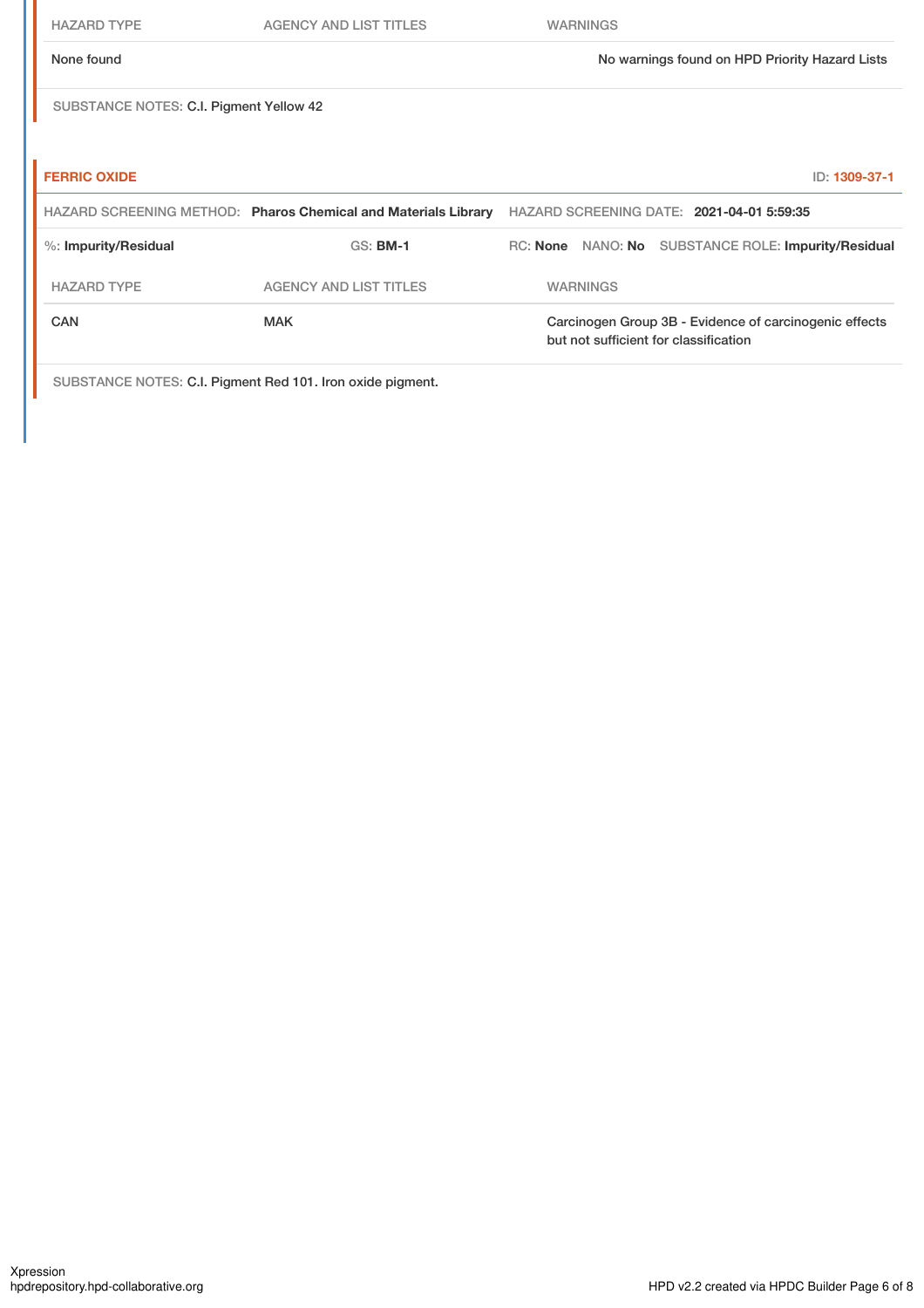This section lists applicable certification and standards compliance information for VOC emissions and VOC content. Other types of health or *environmental performance testing or certifications completed for the product may be provided.*

| <b>VOC EMISSIONS</b>                                                                                                                                                                                                                                                  | <b>RFCI FloorScore</b>                                    |                                        |                                                                        |  |
|-----------------------------------------------------------------------------------------------------------------------------------------------------------------------------------------------------------------------------------------------------------------------|-----------------------------------------------------------|----------------------------------------|------------------------------------------------------------------------|--|
| <b>CERTIFYING PARTY: Third Party</b><br>APPLICABLE FACILITIES: Upofloor production site,<br>Ikaalinen, Finland<br><b>CERTIFICATE URL:</b><br>https://www.scsglobalservices.com/certified-green-<br>products-quide<br>CERTIFICATION AND COMPLIANCE NOTES: SCS-FS-02256 | <b>ISSUE DATE: 2017-12-</b><br>01                         | <b>EXPIRY DATE: 2018-</b><br>$11 - 30$ | <b>CERTIFIER OR LAB: SCS Global</b><br>Services                        |  |
| <b>VOC EMISSIONS</b>                                                                                                                                                                                                                                                  | <b>Emission Classification of Building Materials - M1</b> |                                        |                                                                        |  |
| <b>CERTIFYING PARTY: Third Party</b><br>APPLICABLE FACILITIES: Upofloor Oy Ikaalinen, Finland<br><b>CERTIFICATE URL:</b>                                                                                                                                              | <b>ISSUE DATE: 2017-09-</b><br>24                         | <b>EXPIRY DATE: 2020-</b><br>$09 - 24$ | <b>CERTIFIER OR LAB: The Building</b><br>Information Foundation RTS sr |  |
| CERTIFICATION AND COMPLIANCE NOTES: The Building Information Foundation RTS sr                                                                                                                                                                                        |                                                           |                                        |                                                                        |  |
| <b>VOC EMISSIONS</b>                                                                                                                                                                                                                                                  | <b>Blue Angel</b>                                         |                                        |                                                                        |  |
| <b>CERTIFYING PARTY: Third Party</b><br>APPLICABLE FACILITIES: Upofloor, Ikaalinen, Finland<br><b>CERTIFICATE URL:</b><br><b>CERTIFICATION AND COMPLIANCE NOTES:</b>                                                                                                  | ISSUE DATE: 2018-01- EXPIRY DATE:<br>29                   |                                        | CERTIFIER OR LAB: RAL gGmbH                                            |  |

### **Section 4: Accessories**

This section lists related products or materials that the manufacturer requires or recommends for installation (such as adhesives or fasteners), maintenance, cleaning, or operations. For information relating to the contents of these related products, refer to their applicable Health Product *Declarations, if available.*

No accessories are required for this product.

### **Section 5: General Notes**

All information with healt warnings has been made using automated tool.